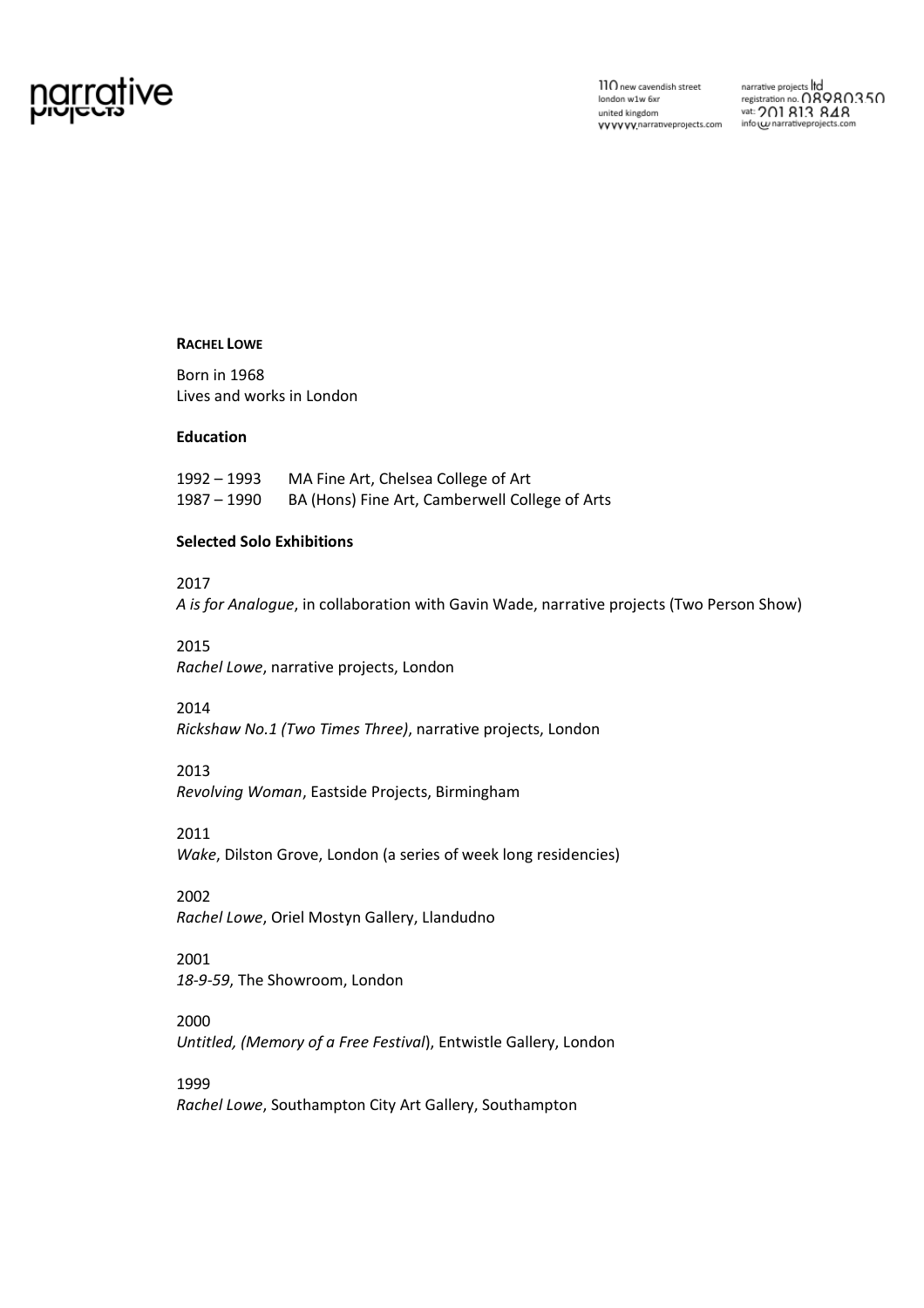1996 *Mural*, Hales Gallery, London

#### **Selected Group Shows**

## 2018

*Idle Hands: Tricks in the Art of Doing*, The Chopping Block, London *Find Your World in Ours*, Supersonic Festival, Ikon Gallery, Birmingham

## 2016

*Found,* the Foundling Museum, London *Painting as Film,* Kunsthalle Darmstadt, Darmstadt

#### 2014

*Walk Through British Art*, Contemporary displays section, Tate Britain

#### 2013

*Homelands*, British Council touring exhibition (Pakistan, India, Sri Lanka)

## 2012

*Solar Do-Nothing Machine and Other Films*, Peer, London

#### 2012

*Travelling Light: Govt Art Collection: Selected by Simon Schama*, Whitechapel Gallery, London and BMAG, Birmingham

#### 2011

*FFILM 3*, Glyn Vivian Art Gallery, Swansea

#### 2010

*From Here to There: Contemporary Work From The Arts Council Collection*, Herbert Art Gallery, Coventry

#### 2009

*Flicker*, British Council touring exhibition (Syria and other countries) *Act of Drawing*, Vivid, Birmingham

2007 *Shifting Ground*, Angel Row, Nottingham

## 2006

*Strangers with Angelic Faces*, Akbank, Istanbul

2004

*Gegen Den Strich*, Staatliche Kunsthalle, Baden-Baden, Germany *After Life*, Bowes Museum, Barnard Castle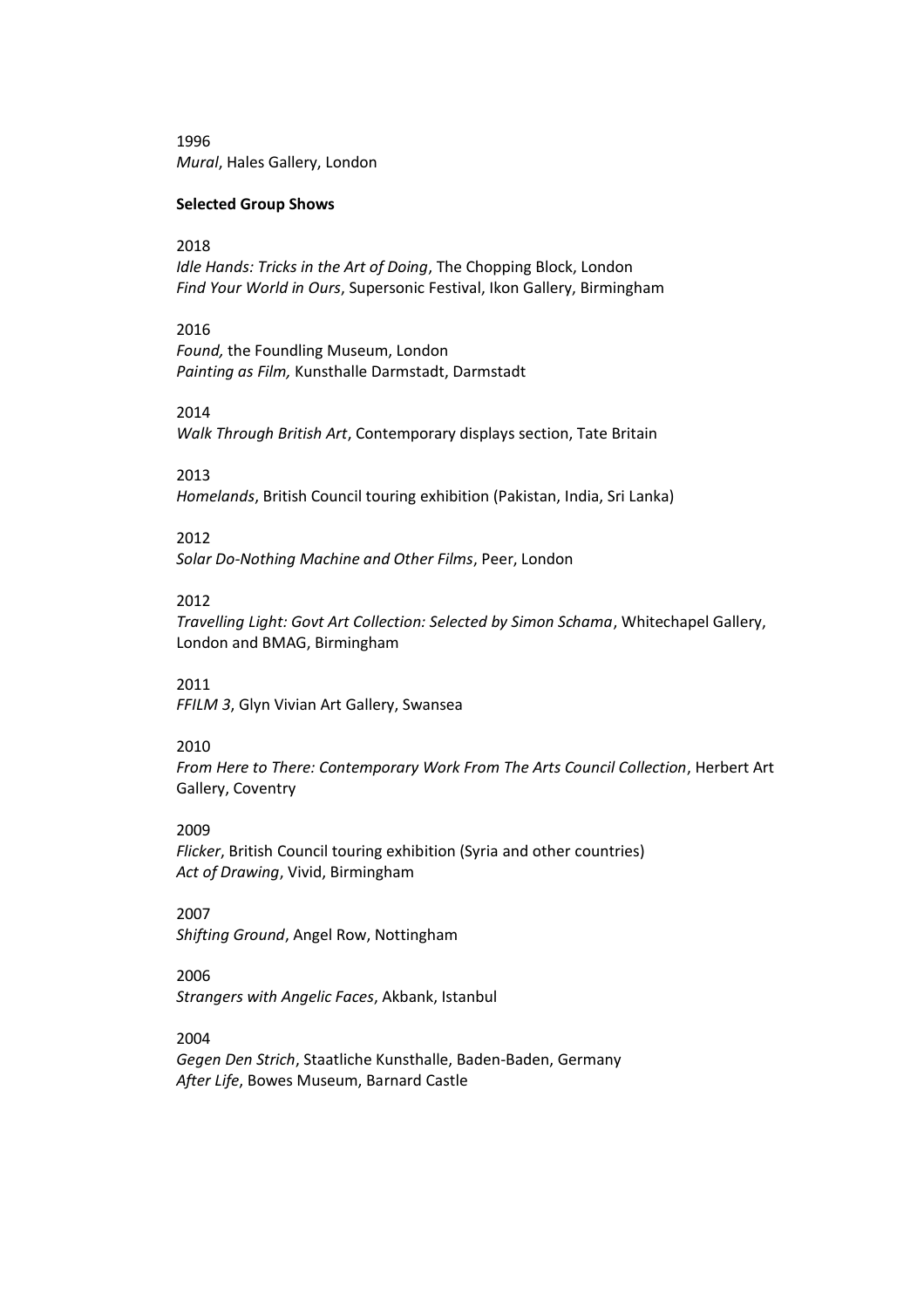2003

*Independence*, South London Gallery, London

2002

*Beck's Futures*, ICA, London *Secret Victorians – Contemporary Artists with a 19th Century Vision*, The Fabric Workshop and Museum, Philadelphia *Tech-No-Zone*, Museum of Contemporary Art, Taipei

## 2001

*Black Box Recorder*, Ludwig Museum, Cologne (British Council touring)

## 2000

*The British Art Show 5* Edinburgh and touring *Diary* Cornerhouse Gallery, Manchester / Minories, Colchester

## 1999

Olay Vision Award for Women Artists, Lux Gallery, London (Joint winner) *Hello..clk..bzz..whrr..nice to meet you*, Kunstbunker, Nuremberg *Word Enough to Save a Life, Word Enough to Take a Life*, Dilston Grove, London *A Slip of the Mind*, Centre Regional D'Art Contemporain Languedoc-Roussillon, Sete

## 1998

*Speed*, The Photographers' Gallery and Whitechapel Gallery, London *Enough*, The Tannery, London

## 1997

*From This Moment On*, The Approach, London *Low Maintenance and High Precision*, Hales Gallery, London *Antimatter*, The Three Month Gallery, Liverpool *Connected*, Northern Gallery of Contemporary Art, Sunderland

## 1996

*Being There*..., Centrum Beeldende Kunst, Rotterdam *Vehicle*, Paolo Baldacci Gallery, New York

#### 1995

*To Whom it May Concern*, Anna Bornholt Gallery, London *Travelling Light*, Ausstellungsraum Klingental, Basel

## **Grants and Awards**

- 2002 Delfina Studio Award, London
- 1999 Joint winner Olay Vision Award for Women Artists, London
- 1999 On-site Project at Camden Arts Centre, London
- 1998 London Arts Board Grant to Individual Artists
- 1997 Wingate Artist in Residence, Southampton City Art Gallery, Southampton